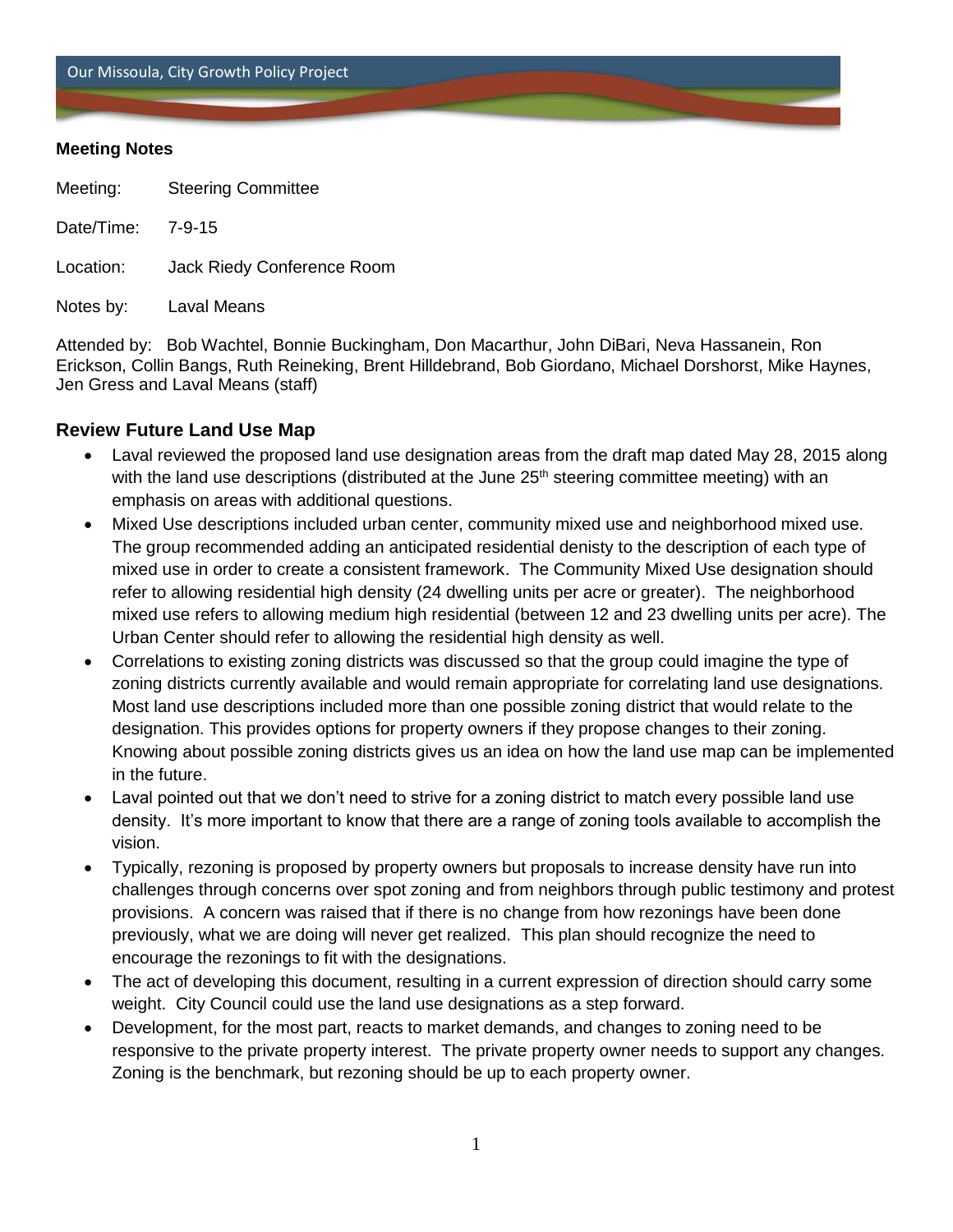- Concern was raised over waiting for property by property owner rezonings to implement the plan because it could take a very long time. There should be a prioritized action that strengthens the language of rezoning.
- Laval pointed out that the land uses need to be consistent with the broader vision and include a range of possibilities that can fit with existing zoning. The approach brings land uses in-line with most existing zonings and provides additional flexibility.
- The focus should be on the land use designations and the land use map, knowing that there are a host of tools available to implement. Zoning is the finer grain, if you're not the highest zone in that land use then the property owner can make a good case for rezoning.
- Were there areas with an uneasy match or suggestions for additional tools?
	- $\circ$  Many of the land use designations have one or more correlating zoning option.
	- o Exploration of another residential zoning district to fit a mid-range density could be beneficial but developing zoning districts for every possible density is not desirable.
	- $\circ$  Further refinement of existing zones to fit the vision of neighborhood mixed use would help.
	- o The proposed overlay concepts could use correlating zoning, especially for cottage industry.
	- $\circ$  One particular new tool to consider would be to introduce commercial districts with a lower height limit (through the intensity indicator).
- A unique problem is presented where land is unzoned and the designations are proposed to be further generalized, yet neighborhood plans are in place with greater detail. Citizens from the Rattlesnake have raised concerns over potential changes and they desire continued emphasis on the details that were generated from the more detailed previous plans and processes. Staff has developed a proposed approach for working with neighborhood plan designations in unzoned areas of the City. Until those areas are zoned, we recommend relying on specific neighborhood plans to provide additional land use direction.
- A point was raised that if the land is unzoned that is the perfect reason to be utilizing this plan and we shouldn't be stepping away from that by saying it's already handled by the neighborhood plan. To clarify, the general land uses presented through this map are the primary tool with additional weight (as a secondary tool) given to the existing neighborhood plan for unzoned areas.
- Staff is developing a process for updating neighborhood plans that will include creating a consistent approach and a template so all the plans are created similarly. Additionally, future neighborhood plans should not include a separate, more detailed, set of land use designations. Land use recommendations, in the future, need to stay at the community level.
- There will continue to be a process for doing growth policy amendments to the text or map, either small or large in size, along with the fact that we will be reviewing the plan every five years.
- For neighborhoods that are primarily residential, we are including the ability to support auxiliary uses such as schools, churches, parks and small neighborhood commercial services. The main difference between what can occur in most neighborhoods now and in the future is the neighborhood commercial services. It will be important to elevate that point as part of this review process.
- The node overlay is proposed as a way to emphasize a design direction with use and building relationship suggestions in certain concentrated areas. This is viewed as a form of proto land use where we can see whether development goes in that direction over time. The node overlay should be explored and identified through the broad community process (the overarching growth policy) and not through updates to neighborhood plans.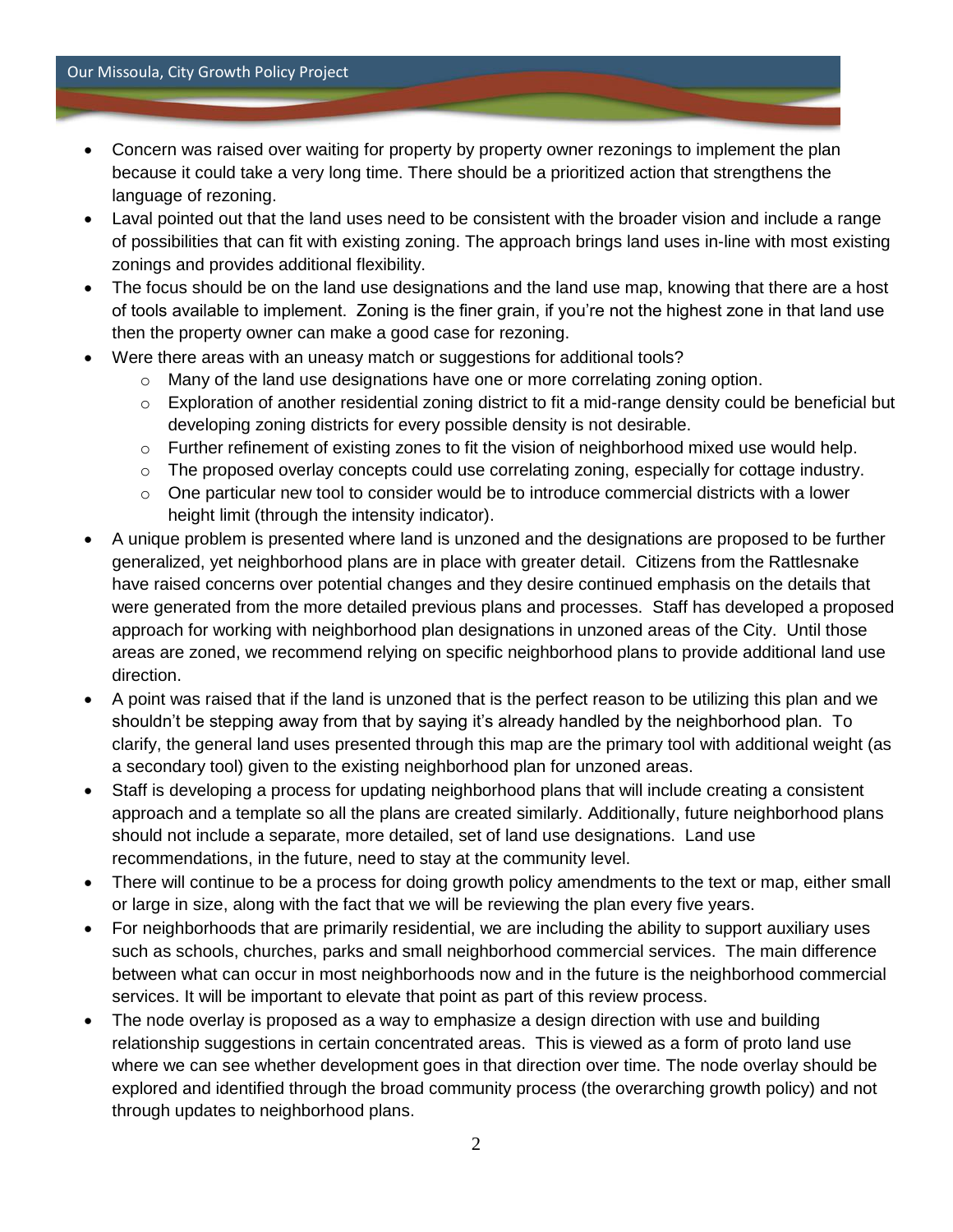- Staff should check the correlation of node overlay on Brooks Corridor with the midtown transit-oriented planning process.
- Concerns were raised that the Node Overlay description reads like it is too intense. The description should be revised to support a range of development types and not just an "intensive" concentration of office, retail and residential.
- Laval described the draft description and limitations on the mapping layer for the urban agriculture overlay. She worked from the description presented a few meetings earlier where the group indicated interest in exploring the overlay tool to emphasize and encourage agriculture use. The description also recognizes where urban infrastructure exists like proximity to primary roads, where areas are paying for sewer service extensions, where parcels are too small to reinforce agriculture opportunities, where development is entitled, and where development potential exists.
- Factoring out areas based on the above description leaves the proposed overlay to be explored in the Target Range area, and small areas in the Rattlesnake and Grant Creek. Laval questioned whether the overlay really is a useful tool.
- Several members felt that the resulting overlay is too limiting and doesn't convey the message of the agriculture value, use and heritage of the area. It should generally convey where the agriculture resource is left in our community and how we can identify them to protect the resource. Additionally, state law requires that agricultural use has to be addressed as a primary review criteria for subdivision proposals.
- The overlay and development potential can go together and doesn't have to be a limitation to development potential. Areas where urban services are proximal, planned and even paid for could be encouraged to cluster development. The overlay reinforces the focusing inward concept by concentrating development in certain areas while supporting production of local agriculture.
- Collin's concern is that this sends the message that property owners can't develop on their parcels or will be severely limited. Many property owners have had to work with increasing limitations on their land. With these limitations comes the concern over being able to develop housing affordably. Collin voiced his concern over this layer impacting the cost of housing. The more restrictions that are put in place the greater the potential for development to be more costly. The same area that is viewed with agricultural opportunities is one of the main developable areas for work force housing.
- The overlay can function as awareness of good soils and areas used for agriculture. But how it is used and perceived needs to be considered. What does it mean to people within those areas and how does it restrict them? Members of the group felt the overlay should be viewed as guidance and not a discouragement.
- Laval felt the concept of describing the agricultural overlay has expanded from the earlier focus group work. We need to think about how this balances with being within an urban growth area. Showing an urban agriculture overlay actually reinforces focusing inward and why the urban core should become more dense (on balance with conserving open areas and agriculture). However, working with existing services already planned for the area and recognizing where development currently exists should also be a consideration. When you look at how much of the Mullan area is already developed or developing, is this overlay really helpful?
- Many members agreed that the representation of the overlay needed to be expanded and not sifted for areas within the special improvement district or near roads, etc. It should be where agriculture is occurring and where there are good soils.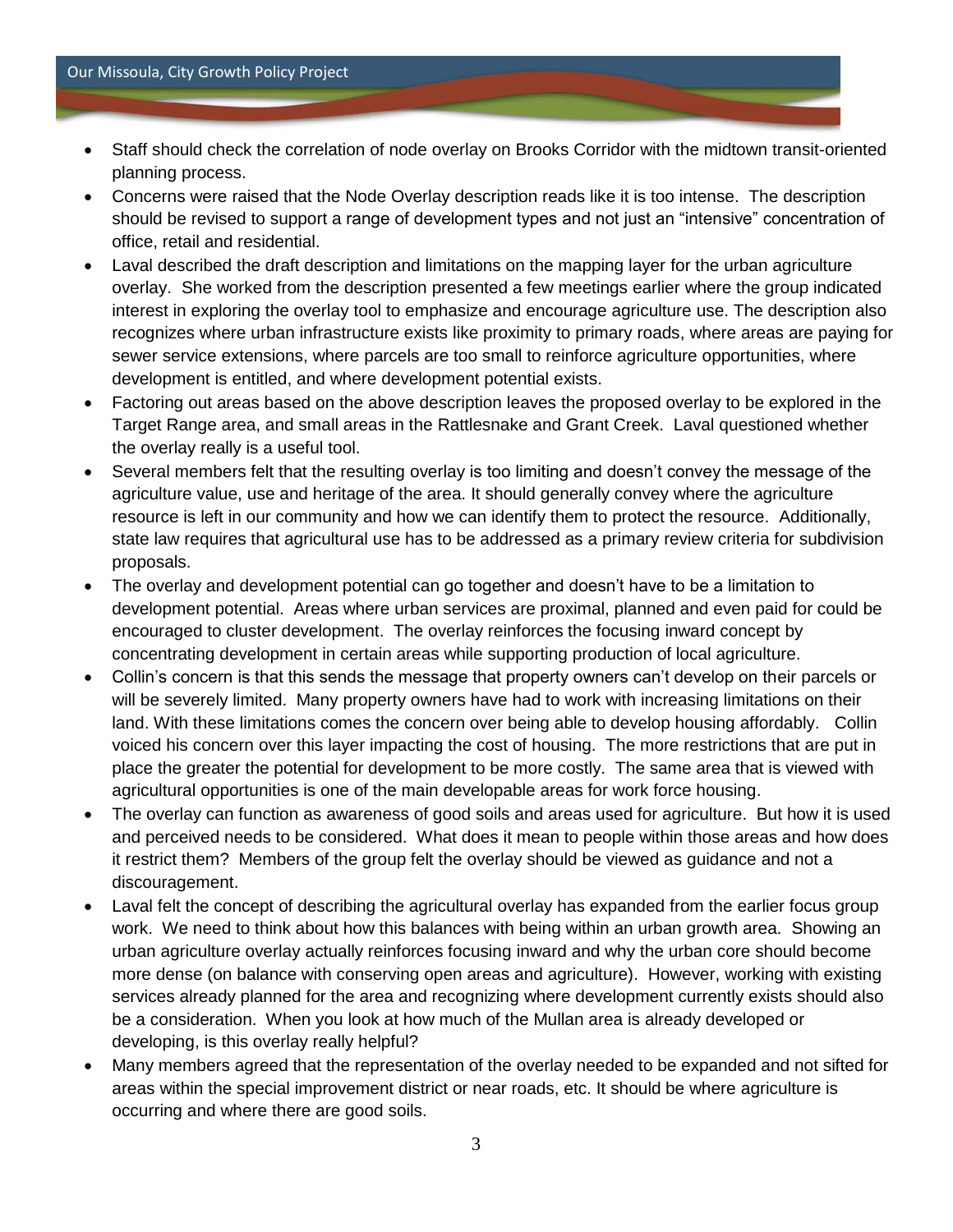#### Our Missoula, City Growth Policy Project

- Programs to fund and buy agriculture land for the general public use and benefit should also be explored. Purchasing land for agriculture use is a key way to ensure the land will remain in agriculture.
- Since there was considerable debate regarding how much of the area to show as an agricultural overlay and what factors to use, Laval proposed developing an action item to study ways to preserve urban agriculture on balance with maintaining development opportunities rather than continue with the overlay concept.
- The majority of the group felt that showing a larger area of agricultural overlay is consistent with the focus group interests and we should continue and see what the council does.
- Staff is committed to addressing the idea. We need to settle on the appropriate size, exclusions, and description. Staff will show the larger area of prime and state soils for areas with parcels greater than 3 acres in size with exclusions for where development is established.
- The group also reviewed a revised description of the urban agricultural overlay. Laval raised concerns over the revised description sounding too regulatory. Suggestions included deleting the first sentence and not using the portion that refers to mitigations, etc. We should emphasize clustering as a desired pattern and make sure the description encompasses the highlights about the resources.
- The description needs to stay general and visionary but with enough information to convey how it will be used.
- The group debated whether to limit the overlay concept to particular parcel sizes. The original concept was to apply the overlay in areas where parcels exist greater than 3 acres in size. Several options were considered and no specific direction was provided. Staff will continue to work with the 3 acre size minimum.
- Staff will take a stab at redrafting the land use description, map the larger area, and look at the action items for what is already identified.

# **Review Prioritize Action Themes**

- Laval directed the group toward the draft "Prioritized Action Themes." There are seven main themes with associated actions that received higher votes but also were consistent with early emphasis of issues from the listening session process, the value statement work, and the open house dot exercise
- Staff may develop a reference to the general grouping of agencies that could take lead on particular policies. Agencies will be reviewing the document for additional corrections.
- Staff pictured the prioritized themes being described at the front end of the chapter and the detailed tables of action items placed at the end of the chapter. The group preferred retaining and repeating the action statements to provide a level of support for the summarized action theme and liked the way the draft themes document is developed now.
- The group identified some edits to the document that included:
	- $\circ$  Change the climate change action theme to put the emphasis on the climate change component.
	- $\circ$  Action 1.3 add the word "implement." The revised statement would be: Identify best practices and implement policies that discourage automobile dependence.
	- $\circ$  The action groupings should include a set pertaining to state lobbying or legislative changes to make it clear and easy to refer to.
	- $\circ$  Establish a grouping for actions where the city should be advocating for state legislative changes. An example is the need to change State law to allow community solar.